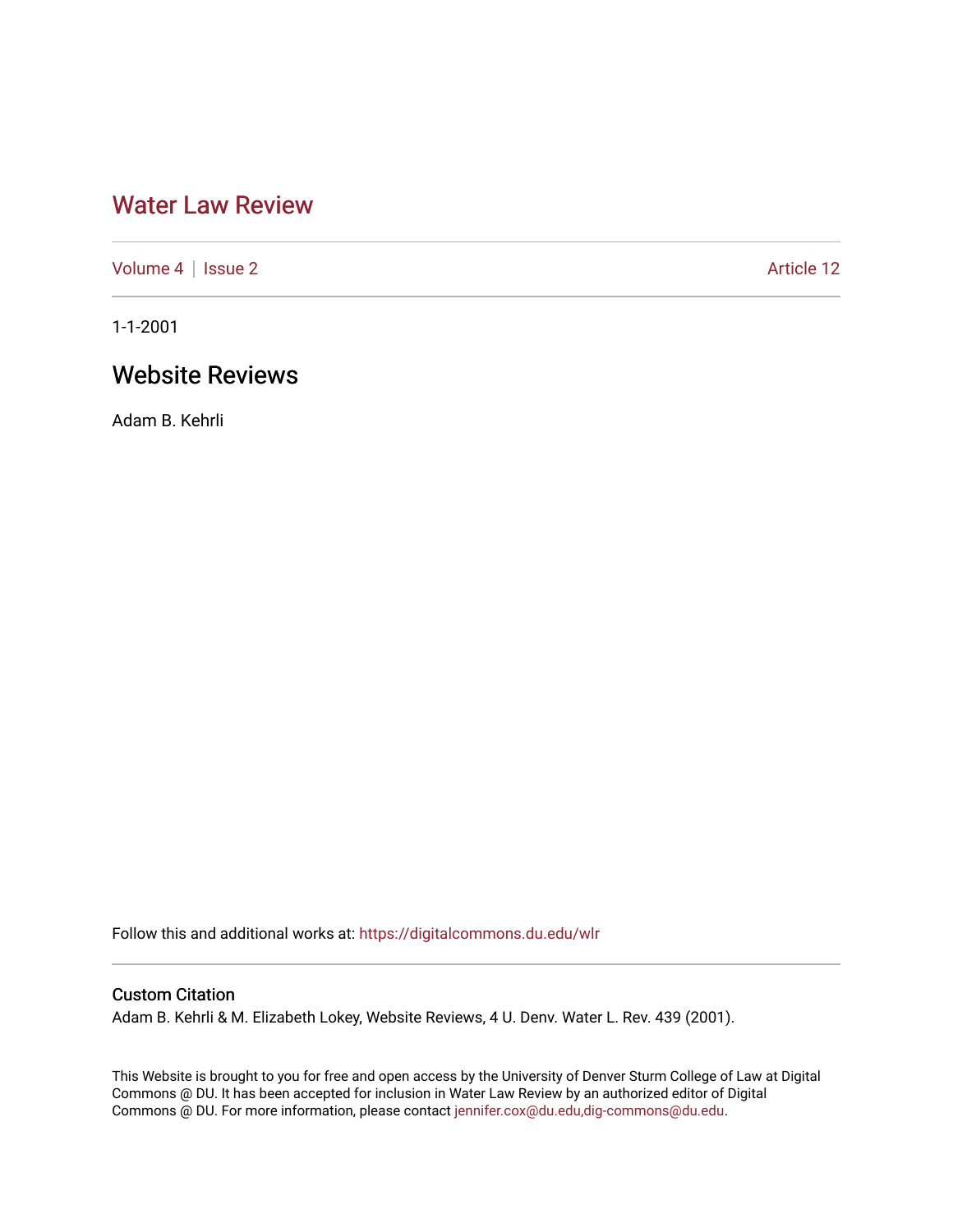### **WEBSITE REVIEWS**

The Website Reviews section of the *Water Law Review* is intended to provide an overview of useful websites for attorneys, practitioners, students, jurists, and other professionals interested in water law and water-related issues. For clarity, each website review refers to links within the reviewed website as "inlinks," or as providing the ability to "inlink." Each review also refers to links outside the reviewed website as "outlinks," or as providing the ability to "outlink."

### http://www.waterknowledge.colostate.edu; maintained by The Colorado Water Research Institute and Colorado State University.

The website http://www.waterknowledge.colostate.edu ("Waterknowledge" or "site") is a useful site for both water lawyers and laypersons who want to increase their knowledge of Colorado's waterways and water laws. Upon first accessing the site's homepage, the user is given the option to select from several different links.

The first link is *Cool Water Facts* on Colorado water. This link contains more than fifty facts about Colorado water. The facts on this link are primarily historical, geological, and geographical. Examples include: the largest reservoir in Colorado is the Mesa Reservoir; less than **1%** of water treated **by** public water systems is used for drinking or cooking; at **256** feet, Grand Lake is the deepest lake in Colorado; and the most acidic snow in the Rocky Mountain region falls in northern Colorado near the Mount Zirkel Wilderness Area. The *Cool Water Facts* link provides outlinks to the *U.S. Water News, the Colorado Water Research Institute,* and the *American Rivers* websites.

The second link is an *Overview* of Colorado water. *Overview* inlinks to information on (1) the hydrologic cycle; (2) the geologic description; (3) river channels, sediment, and runoff; (4) Colorado water history; (5) terms and definitions; and (6) Colorado climate. Each of these inlinks sub-links to more specific treatment of these topics. This *Overview* of Colorado water provides enough general information to familiarize a newcomer with the intricacies of Colorado water terminology, rights, and law. Yet, the overview is specific enough that an experienced water attorney will find it useful as well.

The third link, *Sources, Uses, Management and Conservation* of Colorado water provides in-depth information on the "how, when, and where" of water in the state. One of the inlinks provides statistical and factual data on each of Colorado's major river basins, including total inflow and outflow, major tributaries, water quality, and a map of the basins. Another inlink provides the user with a chart on total water withdraws and deliveries for different purposes in each of Colorado's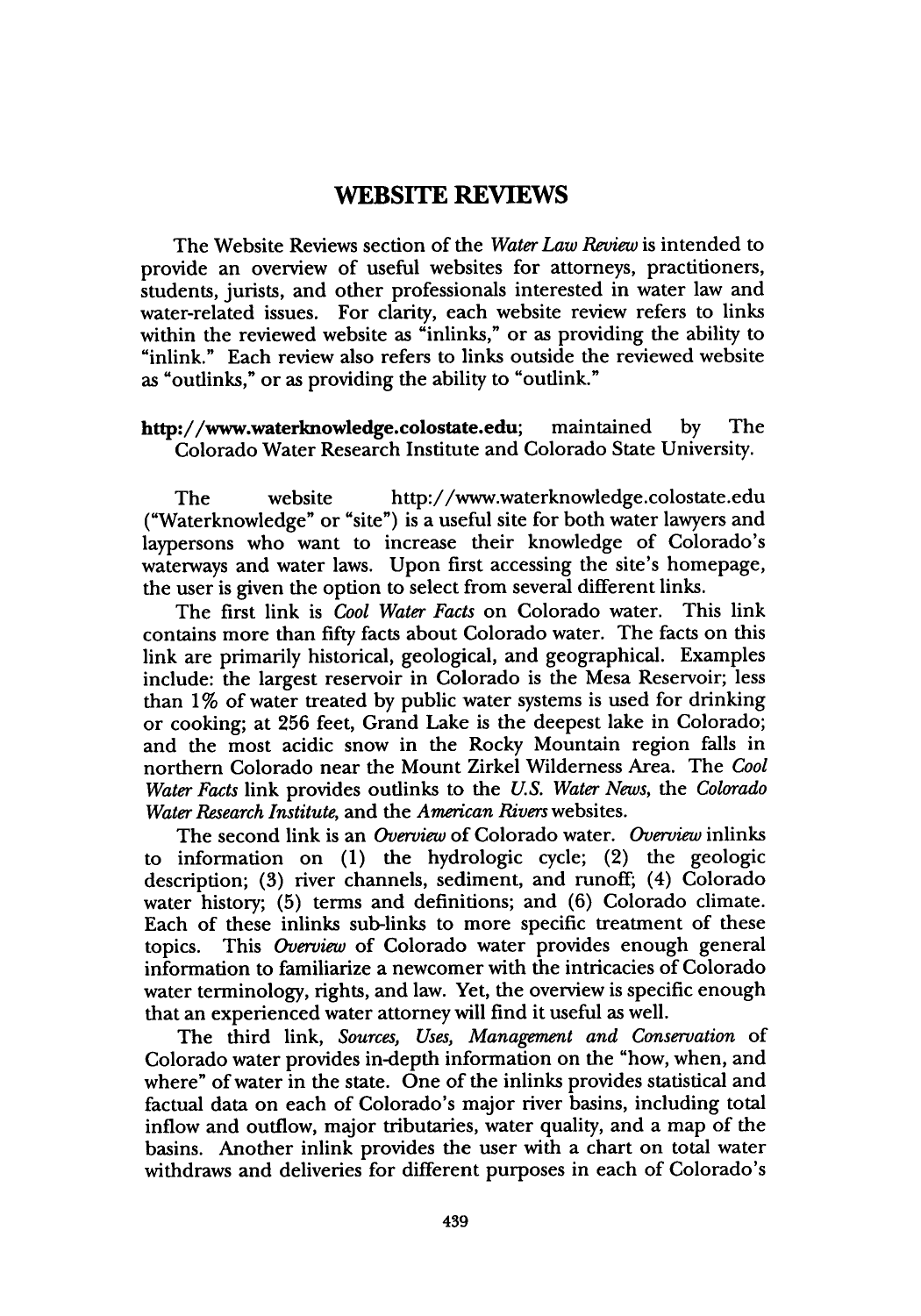basins. In addition, one will find inlinks to the various water resources within the state, the different uses and consumptive uses in the state and each basin, and outlinks to water conservation sites.

The fourth link is *Aquatic Organisms, Wetlands, Water Quality, and Environmental Water Law.* This link inlinks to basic information on the different species of fish and aquatic insects in the state, descriptions of the four types of wetlands in the state, and surface water quality. This link also has outlinks to many of the federal environmental protection laws including the Clean Water Act, the Comprehensive Environmental Response, Compensation, and Liability Act, and the Endangered Species Act, among others.

The fifth link is *Water Administration.* This link contains four inlinks. The first inlink provides descriptions, addresses, and oudinks to federal, state, and local agencies that have jurisdiction over Colorado's water resources. The second inlink supplies information on the different diversions and water projects in Colorado, including maps, volume, and the fourteen hydroelectric power plants operated by the Bureau of Reclamation. The third inlink describes interstate water compacts to which Colorado is a party. The fourth inlink outlinks to information on how to obtain a water right, a guide to new well permits, filing fees for new applications, and contact information for the seven Colorado water courts.

The final three links from the site's homepage are inlinks to (1) frequently asked questions regarding Colorado water rights and law; (2) information on the recovery efforts for the Greenback Cutthroat Trout; and (3) information on Colorado watershed protection efforts. Each of these three links has inlinks taking the user to more in-depth treatment of each topic.

Finally, the site's homepage has three outlinks to  $(1)$  a children's website maintained by the Colorado Water Resources Research Institute; (2) the *USA Today Hydrology* website; and (3) the *U.S. Geological Survey Water Science for Schools* website.

Overall, the Waterknowledge website provides a wealth of useful information for both laypersons and water attorneys. The site is user friendly, and the links fairly describe the information contained within. Much of the data is simply a compilation from many legal and non-legal water sources. The website provides an efficient way to find information on almost any water topic. It is a site that should be "bookmarked" for future reference.

*Adam B. Kehrli*

### http://www.werf.org; maintained by the Water Environment Research Foundation.

The website http://www.werf.org ("WERF" or "site") is an interactive website for those interested in water quality research programs, and in advancing science and technology in the water quality industry. WERF is geared primarily toward keeping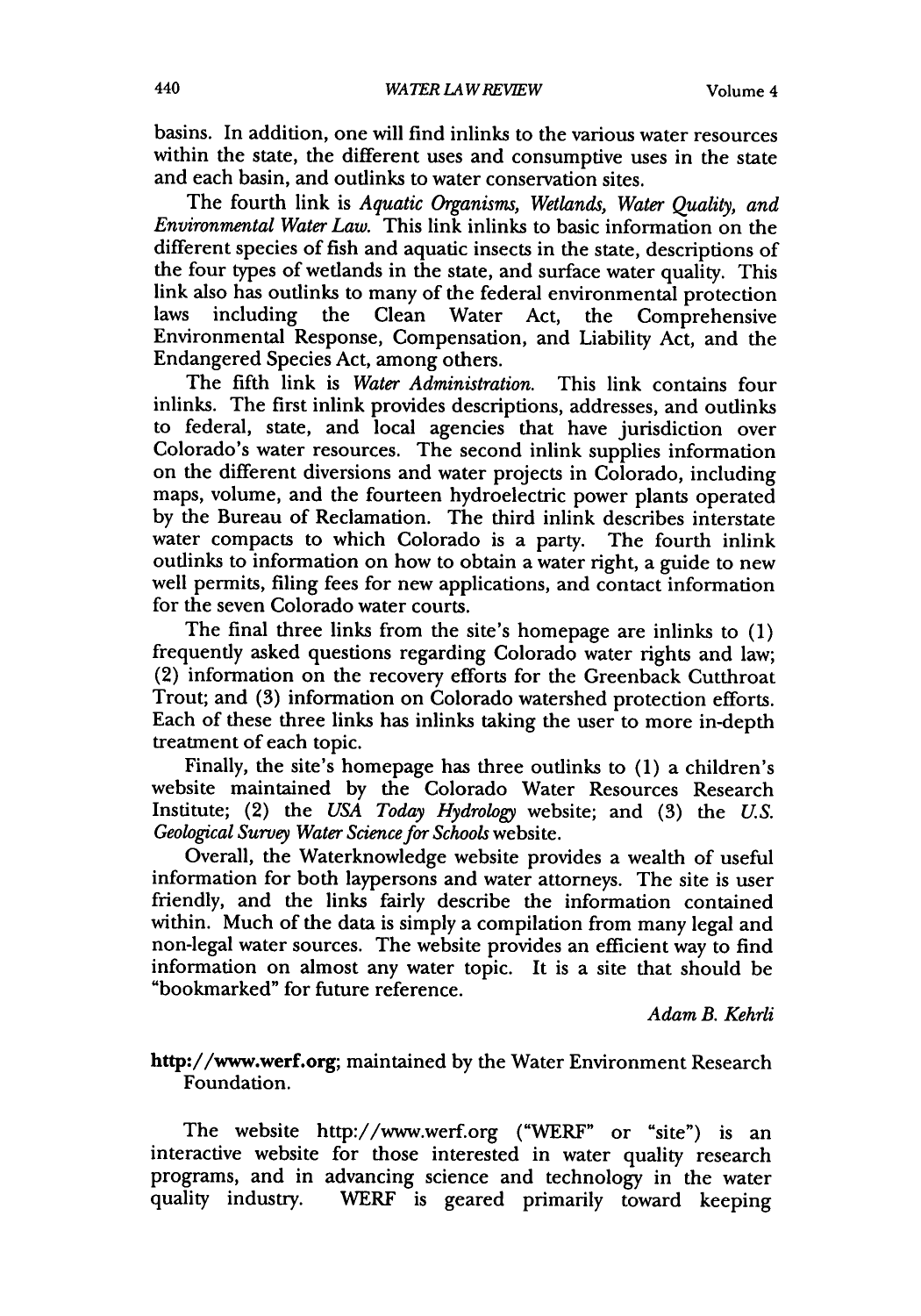subscribers, volunteers, and others interested in water quality informed of ongoing research activities in the field. One focus of the site and the Water Environment Research Foundation ("Foundation") is the recruitment of municipalities, industrial organizations, and corporations to get involved in addressing current wastewater research needs and forecasting future directions for water quality.

Users can access WERF either as a subscriber or visitor. This website review focuses mainly on how to access it as a visitor. The *Visitors Gallery* link provides useful general information on the Foundation. The *Visitors Gallery* link also provides useful information on how to subscribe to the Foundation and to the Foundation's numerous newsletters and journals. This link offers outlinks to water quality websites, wastewater-related government agencies, associations, research groups, and news sites. The *Visitors Gallery* link also provides an inlink to the Foundation's most comprehensive program, its research program. The *Our Research Program Areas* link provides subscribers with the ability to search a database of projects to find a specific research program or area. Another way to search for ongoing research is to inlink to one of the four broad research categories. These research categories include collection and treatment, human health, watersheds and ecosystems, and water reuse and bio-solids.

The second link on WERF's homepage is *Research Programs.* This link establishes an "information network" for subscribers to communicate through the website and exchange information on ongoing research and projects. The Foundation utilizes this network to provide timely updates on the availability of final reports and products, workshops and subscriber meetings, funding for research, significant interim research findings, and information from other organizations. The information network also includes a topical list service, which allows anyone, including non-subscribers, to sign up to receive regular e-mails on topics such as bio-solids management, water reuse, and watershed management.

The third link from the WERF homepage is *Publications. Publications* allows individuals to read or subscribe to newsletters and journals published **by** the Foundation. Members and non-subscribers may read *Progress,* the quarterly newsletter, from the website. *Progress* gives updates on current research projects, award recipients, and indepth reviews of current problems facing the wastewater management industry. This part of the site provides a helpful forum to understand the more technical aspects of water quality, and how this may relate to water law issues. Two other Foundation publications, *WERFindings* and *WERF Reports,* are available to WERF subscribers only. *WERFindings* summarizes research findings of ongoing projects and *WERF Reports* provides the complete research report.

The fourth link from the WERF homepage is *Requests for Proposals.* This link contains information on how to submit a research proposal. Since the Foundation manages only research projects, it strongly encourages proposals from entities qualified to undertake complicated research. Individual organizations or teams of researchers from